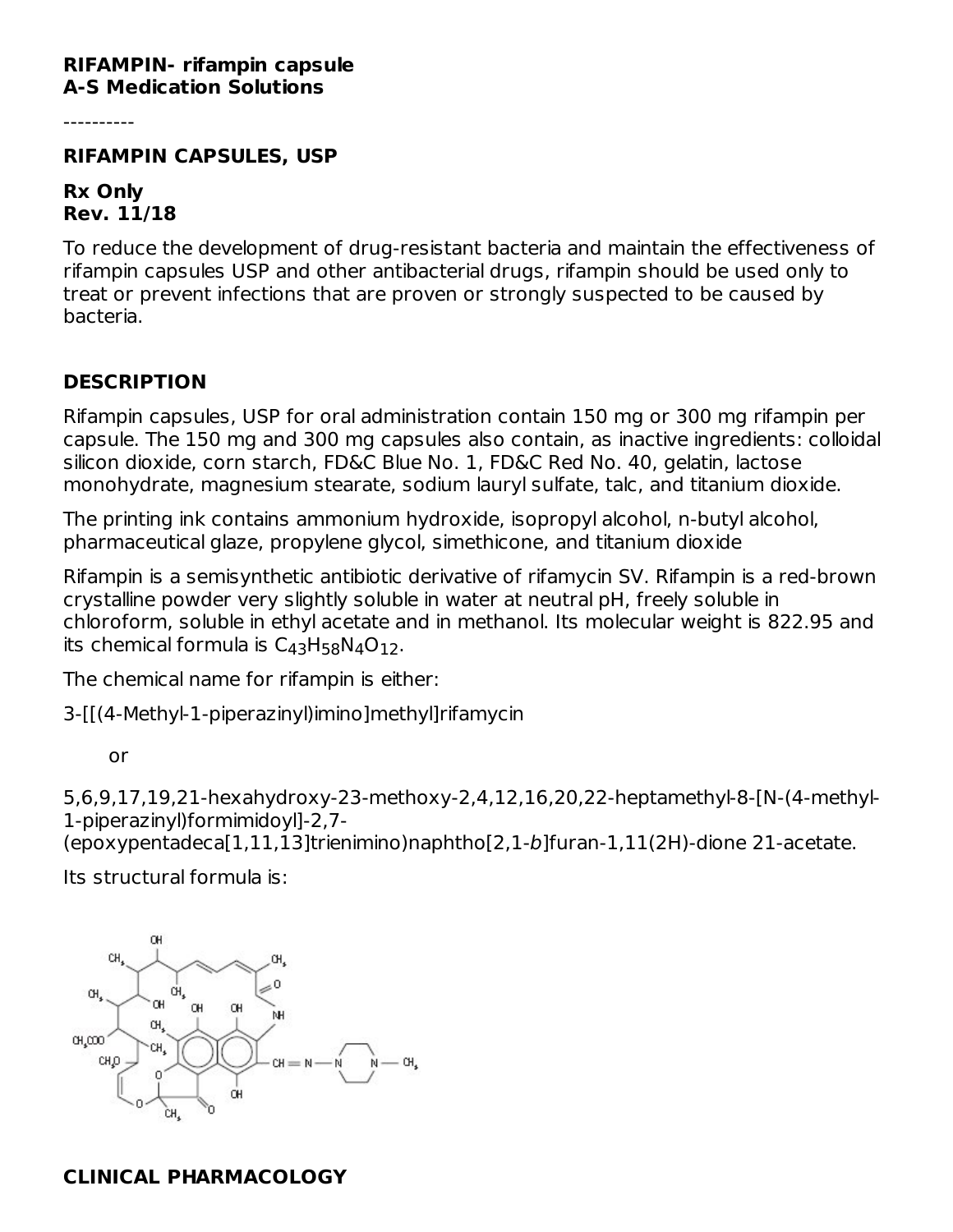## **Oral Administration**

Rifampin is readily absorbed from the gastrointestinal tract. Peak serum concentrations in healthy adults and pediatric populations vary widely from individual to individual. Following a single 600 mg oral dose of rifampin in healthy adults, the peak serum concentration averages 7 mcg/mL but may vary from 4 to 32 mcg/mL. Absorption of rifampin is reduced by about 30% when the drug is ingested with food.

Rifampin is widely distributed throughout the body. It is present in effective concentrations in many organs and body fluids, including cerebrospinal fluid. Rifampin is about 80% protein bound. Most of the unbound fraction is not ionized and, therefore, diffuses freely into tissues.

In healthy adults, the mean biological half-life of rifampin in serum averages  $3.35 \pm 0.66$ hours after a 600 mg oral dose, with increases up to  $5.08 \pm 2.45$  hours reported after a 900 mg dose. With repeated administration, the half-life decreases and reaches average values of approximately 2 to 3 hours. The half-life does not differ in patients with renal failure at doses not exceeding 600 mg daily, and consequently, no dosage adjustment is required. The half-life of rifampin at a dose of 720 mg daily has not been established in patients with renal failure. Following a single 900 mg oral dose of rifampin in patients with varying degrees of renal insufficiency, the mean half-life increased from 3.6 hours in healthy adults to 5.0, 7.3, and 11.0 hours in patients with glomerular filtration rates of 30 to 50 mL/min, less than 30 mL/min, and in anuric patients, respectively. Refer to the **WARNINGS** section for information regarding patients with hepatic insufficiency.

After absorption, rifampin is rapidly eliminated in the bile, and an enterohepatic circulation ensues. During this process, rifampin undergoes progressive deacetylation so that nearly all the drug in the bile is in this form in about 6 hours. This metabolite has antibacterial activity. Intestinal reabsorption is reduced by deacetylation, and elimination is facilitated. Up to 30% of a dose is excreted in the urine, with about half of this being unchanged drug.

## **Pediatrics**

## **Oral Administration**

In one study, pediatric patients 6 to 58 months old were given rifampin suspended in simple syrup or as dry powder mixed with applesauce at a dose of 10 mg/kg body weight. Peak serum concentrations of  $10.7 \pm 3.7$  and  $11.5 \pm 5.1$  mcg/mL were obtained 1 hour after preprandial ingestion of the drug suspension and the applesauce mixture, respectively. After the administration of either preparation, the  $t_{1/2}$  of rifampin averaged 2.9 hours. It should be noted that in other studies in pediatric populations, at doses of 10 mg/kg body weight, mean peak serum concentrations of 3.5 mcg/mL to 15 mcg/mL have been reported.

## **Microbiology**

### Mechanism of Action

Rifampin inhibits DNA-dependent RNA polymerase activity in susceptible Mycobacterium tuberculosis organisms. Specifically, it interacts with bacterial RNA polymerase but does not inhibit the mammalian enzyme.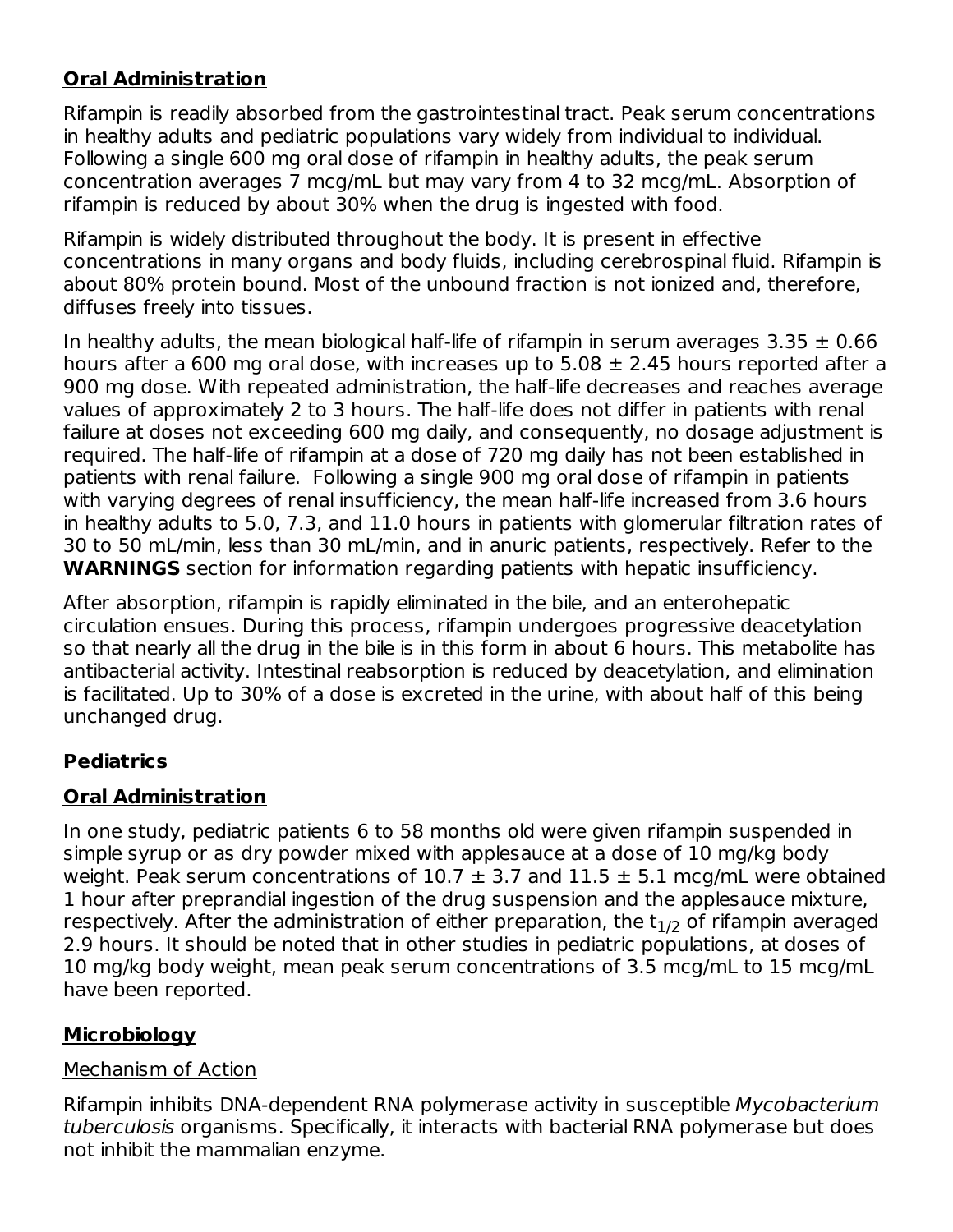#### Resistance

Organisms resistant to rifampin are likely to be resistant to other rifamycins. In addition, resistance to rifampin has been determined to occur as single-step mutations of the DNA-dependent RNA polymerase. Since resistance can emerge rapidly, appropriate susceptibility tests should be performed in the event of persistent positive cultures.

#### Activity in vitro and in vivo

Rifampin has bactericidal activity in vitro against slow and intermittently growing M tuberculosis organisms.

Rifampin has been shown to be active against most strains of the following microorganisms, both in vitro and in clinical infections as described in the **INDICATIONS AND USAGE** section.

Aerobic Gram-Negative Microorganisms: Neisseria meningitidis

"Other" Microorganisms: Mycobacterium tuberculosis

The following in vitro data are available, but their clinical significance is unknown.

Rifampin exhibits in vitro activity against most strains of the following microorganisms: however, the safety and effectiveness of rifampin in treating clinical infections due to these microorganisms have not been established in adequate and well-controlled trials.

Aerobic Gram-Positive Microorganisms: Staphylococcus aureus (including Methicillin-Resistant S. aureus/MRSA) Staphylococcus epidermidis

Aerobic Gram-Negative Microorganisms: Haemophilus influenzae

"Other" Microorganisms: Mycobacterium leprae

β-lactamase production should have no effect on rifampin activity.

### **Susceptibility Testing**

For specific information regarding susceptibility test criteria and associated test methods and quality control standards recognized by FDA for this drug, please see: www.fda.gov/STIC.

### **INDICATIONS AND USAGE**

In the treatment of both tuberculosis and the meningococcal carrier state, the small number of resistant cells present within large populations of susceptible cells can rapidly become the predominant type. Bacteriologic cultures should be obtained before the start of therapy to confirm the susceptibility of the organism to rifampin and they should be repeated throughout therapy to monitor the response to treatment. Since resistance can emerge rapidly, susceptibility tests should be performed in the event of persistent positive cultures during the course of treatment. If test results show resistance to rifampin and the patient is not responding to therapy, the drug regimen should be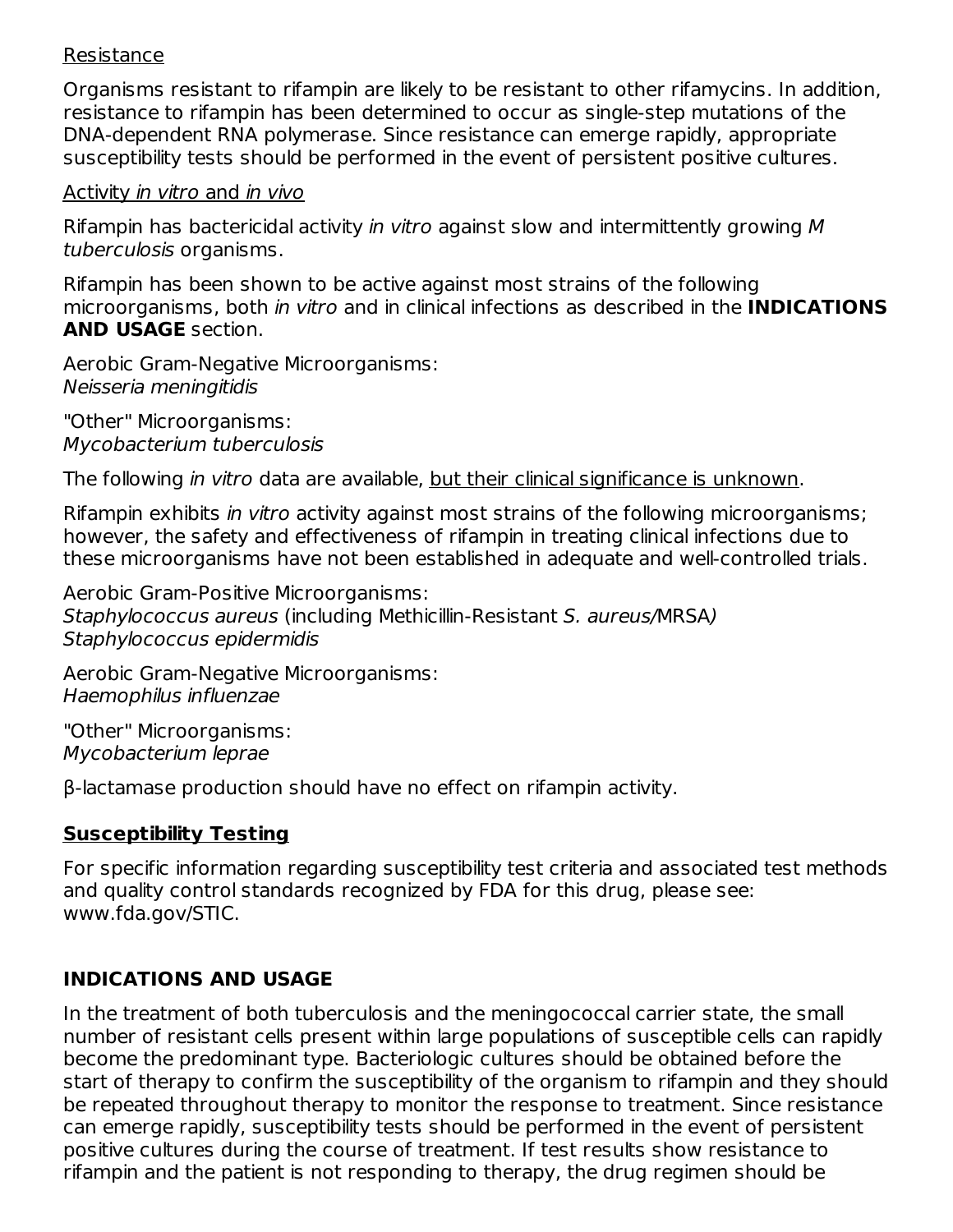modified.

## **Tuberculosis**

Rifampin is indicated in the treatment of all forms of tuberculosis.

A three-drug regimen consisting of rifampin, isoniazid, and pyrazinamide [e.g., RIFATER ${}^{\circledR}$ ] ${}^{1}$  is recommended in the initial phase of short-course therapy which is usually continued for 2 months. The Advisory Council for the Elimination of Tuberculosis, the American Thoracic Society, and Centers for Disease Control and Prevention recommend that either streptomycin or ethambutol be added as a fourth drug in a regimen containing isoniazid (INH), rifampin, and pyrazinamide for initial treatment of tuberculosis unless the likelihood of INH resistance is very low. The need for a fourth drug should be reassessed when the results of susceptibility testing are known. If community rates of INH resistance are currently less than 4%, an initial treatment regimen with less than four drugs may be considered.

Following the initial phase, treatment should be continued with rifampin and isoniazid [e.g., RIFAMATE ${}^{\circledR}$ ]<sup>2</sup> for at least 4 months. Treatment should be continued for longer if the patient is still sputum or culture positive, if resistant organisms are present, or if the patient is HIV positive.

## **Meningococcal Carriers**

Rifampin is indicated for the treatment of asymptomatic carriers of Neisseria meningitidis to eliminate meningococci from the nasopharynx. **Rifampin is not indicated for the treatment of meningococcal infection because of the possibility of the rapid emergence of resistant organisms. (**See **WARNINGS).**

Rifampin should not be used indiscriminately, and therefore, diagnostic laboratory procedures, including serotyping and susceptibility testing, should be performed for establishment of the carrier state and the correct treatment. So that the usefulness of rifampin in the treatment of asymptomatic meningococcal carriers is preserved, the drug should be used only when the risk of meningococcal disease is high.

To reduce the development of drug-resistant bacteria and maintain the effectiveness of rifampin and other antibacterial drugs, rifampin should be used only to treat or prevent infections that are proven or strongly suspected to be caused by susceptible bacteria. When culture and susceptibility information are available, they should be considered in selecting or modifying antibacterial therapy. In the absence of such data, local epidemiology and susceptibility patterns may contribute to the empiric selection of therapy.

## **CONTRAINDICATIONS**

Rifampin is contraindicated in patients with a history of hypersensitivity to rifampin or any of the components, or to any of the rifamycins. (See **WARNINGS**).

Rifampin is contraindicated in patients who are also receiving ritonavir-boosted saquinavir due to an increased risk of severe hepatocellular toxicity. (See **PRECAUTIONS, Drug Interactions**.)

Rifampin is contraindicated in patients who are also receiving atazanavir, darunavir,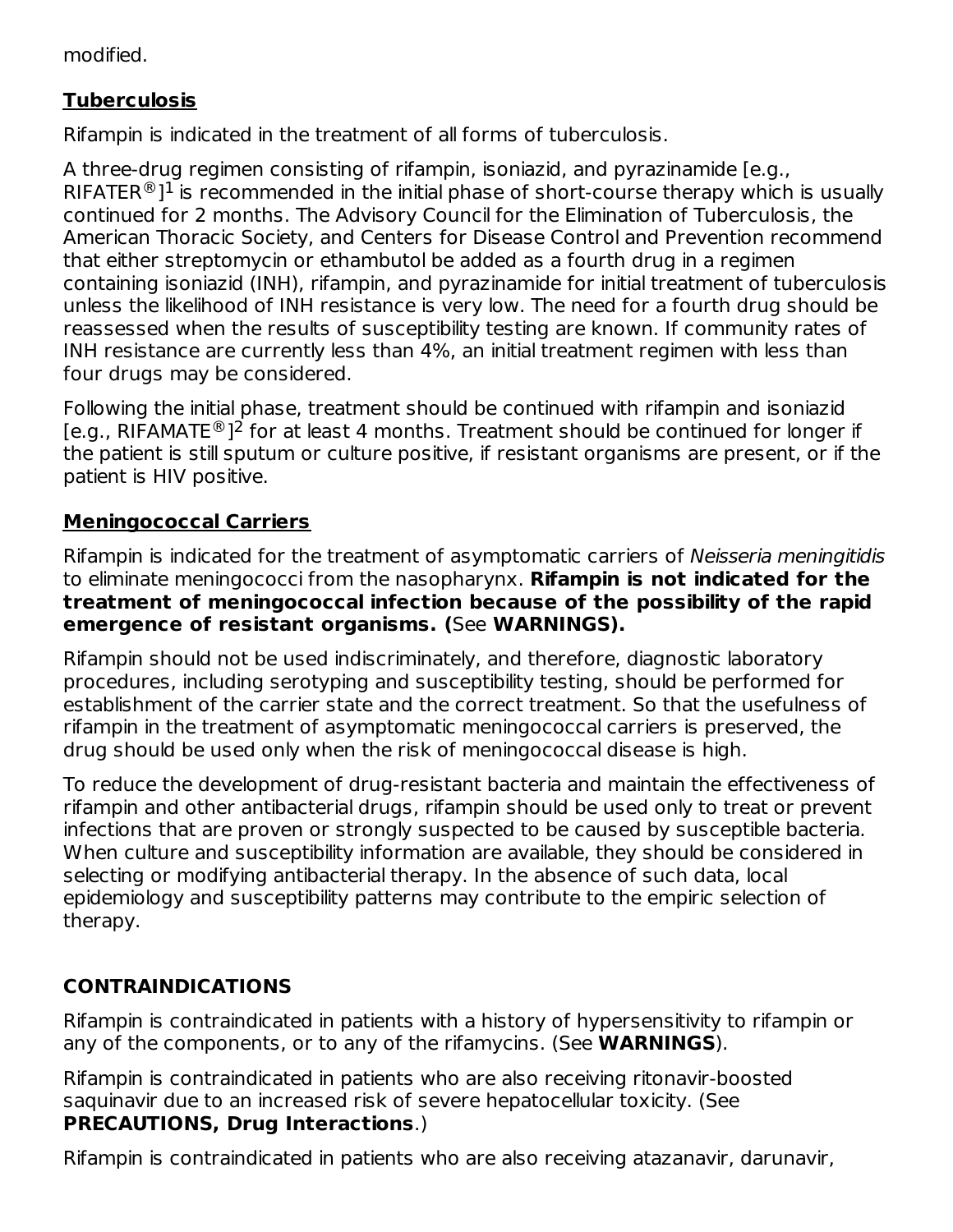fosamprenavir, saquinavir, or tipranavir due to the potential of rifampin to substantially decrease plasma concentrations of these antiviral drugs, which may result in loss of antiviral efficacy and/or development of viral resistance.

### **WARNINGS**

Rifampin has been shown to produce liver dysfunction. Fatalities associated with jaundice have occurred in patients with liver disease and in patients taking rifampin with other hepatotoxic agents. Patients with impaired liver function should be given rifampin only in cases of necessity and then with caution and under strict medical supervision. In these patients, careful monitoring of liver function, especially SGPT/ALT and SGOT/AST should be carried out prior to therapy and then every 2 to 4 weeks during therapy. If signs of hepatocellular damage occur, rifampin should be withdrawn.

In some cases, hyperbilirubinemia resulting from competition between rifampin and bilirubin for excretory pathways of the liver at the cell level can occur in the early days of treatment. An isolated report showing a moderate rise in bilirubin and/or transaminase level is not in itself an indication for interrupting treatment; rather, the decision should be made after repeating the tests, noting trends in the levels, and considering them in conjunction with the patient's clinical condition.

Rifampin has enzyme-inducing properties, including induction of delta amino levulinic acid synthetase. Isolated reports have associated porphyria exacerbation with rifampin administration.

The possibility of rapid emergence of resistant meningococci restricts the use of rifampin to short-term treatment of the asymptomatic carrier state. **Rifampin is not to be used for the treatment of meningococcal disease.**

Systemic hypersensitivity reactions, including Drug Reaction with Eosinophilia and Systemic Symptoms

(DRESS) syndrome, may occur in patients receiving rifampin (see **ADVERSE REACTIONS**). Signs and symptoms of hypersensitivity reactions may include fever, rash, urticaria, angioedema, hypotension, acute bronchospasm, conjunctivitis, thrombocytopenia, neutropenia, elevated liver transaminases or flu-like syndrome (weakness, fatigue, muscle pain, nausea, vomiting, headache, chills, aches, itching, sweats, dizziness, shortness of breath, chest pain, cough, syncope, palpitations). These reactions may be severe and DRESS may be fatal. Manifestations of hypersensitivity, such as fever, lymphadenopathy or laboratory abnormalities (including eosinophilia, liver abnormalities) may be present even though rash is not evident. Monitor patients receiving rifampin for signs and/or symptoms of hypersensitivity reactions. If these signs or symptoms occur, discontinue rifampin and administer supportive measures.

## **PRECAUTIONS**

#### **General**

Rifampin should be used with caution in patients with a history of diabetes mellitus, as diabetes management may be more difficult.

Prescribing rifampin in the absence of a proven or strongly suspected bacterial infection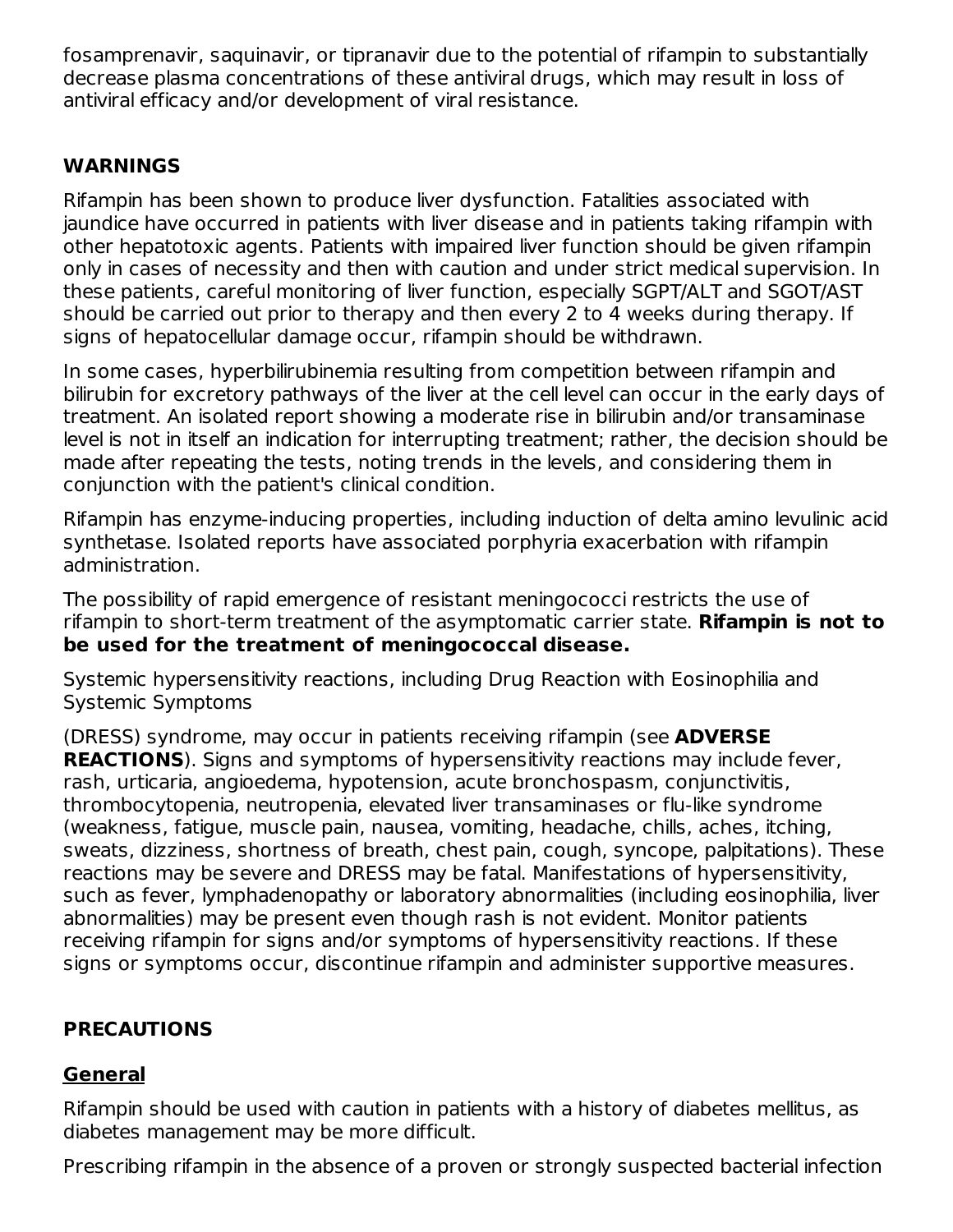or a prophylactic indication is unlikely to provide benefit to the patient and increases the risk of the development of drug-resistant bacteria.

For the treatment of tuberculosis, rifampin is usually administered on a daily basis. Doses of rifampin greater than 600 mg given once or twice weekly have resulted in a higher incidence of adverse reactions, including the "flu syndrome" (fever, chills and malaise), hematopoietic reactions (leukopenia, thrombocytopenia, or acute hemolytic anemia), cutaneous, gastrointestinal, and hepatic reactions, shortness of breath, shock, anaphylaxis, and renal failure. Recent studies indicate that regimens using twice-weekly doses of rifampin 600 mg plus isoniazid 15 mg/kg are much better tolerated.

Rifampin is not recommended for intermittent therapy; the patient should be cautioned against intentional or accidental interruption of the daily dosage regimen since rare renal hypersensitivity reactions have been reported when therapy was resumed in such cases.

Rifampin has enzyme induction properties that can enhance the metabolism of endogenous substrates including adrenal hormones, thyroid hormones, and vitamin D. Rifampin and isoniazid have been reported to alter vitamin D metabolism. In some cases, reduced levels of circulating 25-hydroxy vitamin D and 1,25-dihydroxy vitamin D have been accompanied by reduced serum calcium and phosphate, and elevated parathyroid hormone.

#### **Information for Patients**

Patients should be counseled that antibacterial drugs including rifampin should only be used to treat bacterial infections. They do not treat viral infections (e.g., the common cold). When rifampin is prescribed to treat a bacterial infection, patients should be told that although it is common to feel better early in the course of therapy, the medication should be taken exactly as directed. Skipping doses or not completing the full course of therapy may (1) decrease the effectiveness of the immediate treatment and (2) increase the likelihood that bacteria will develop resistance and will not be treatable by rifampin or other antibacterial drugs in the future.

#### **The patient should be told that rifampin may produce a discoloration (yellow, orange, red, brown) of the teeth, urine, sweat, sputum, and tears, and the patient should be forewarned of this.** Soft contact lenses may be permanently stained.

The patient should be advised that the reliability of oral or other systemic hormonal contraceptives may be affected; consideration should be given to using alternative contraceptive measures.

Patients should be instructed to take rifampin either 1 hour before or 2 hours after a meal with a full glass of water.

Patients should be instructed to notify their physicians promptly if they experience any of the following: rash, fever, or swollen lymph nodes, loss of appetite, malaise, nausea and vomiting, darkened urine, yellowish discoloration of the skin and eyes, cough, shortness of breath, wheezing and pain or swelling of the joints.

Compliance with the full course of therapy must be emphasized, and the importance of not missing any doses must be stressed.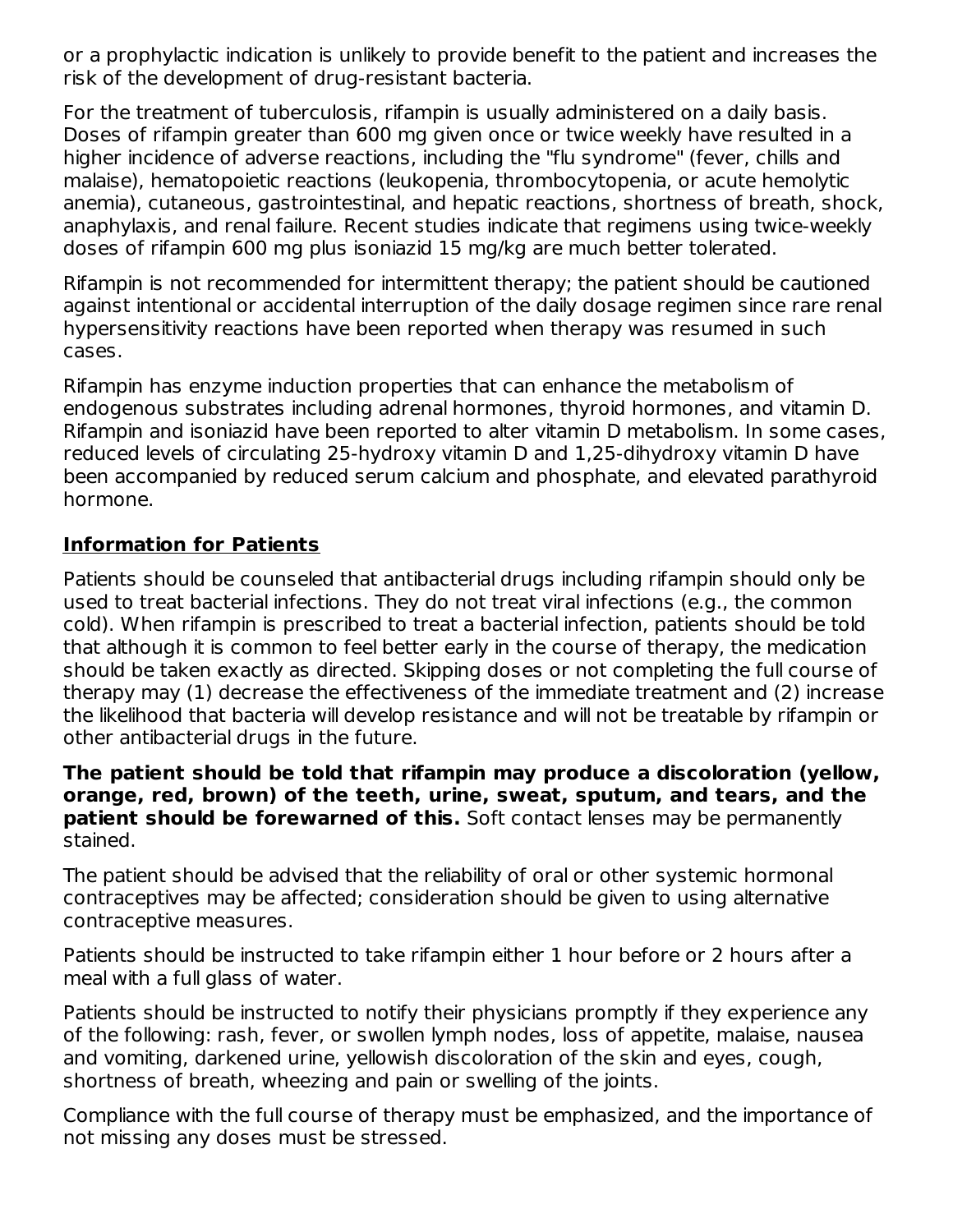### **Laboratory Tests**

Adults treated for tuberculosis with rifampin should have baseline measurements of hepatic enzymes, bilirubin, serum creatinine, a complete blood count, and a platelet count (or estimate). Baseline tests are unnecessary in pediatric patients unless a complicating condition is known or clinically suspected.

Patients should be seen at least monthly during therapy and should be specifically questioned concerning symptoms associated with adverse reactions. All patients with abnormalities should have follow-up, including laboratory testing, if necessary. Routine laboratory monitoring for toxicity in people with normal baseline measurements is generally not necessary.

### **Drug Interactions**

Healthy subjects who received rifampin 600 mg once daily concomitantly with saquinavir 1000 mg/ritonavir 100 mg twice daily (ritonavir-boosted saquinavir) developed severe hepatocellular toxicity. Therefore, concomitant use of these medications is contraindicated. (See **CONTRAINDICATIONS**.)

**Enzyme Induction:** Rifampin is known to induce certain cytochrome P-450 enzymes. Administration of rifampin with drugs that undergo biotransformation through these metabolic pathways may accelerate elimination of coadministered drugs. To maintain optimum therapeutic blood levels, dosages of drugs metabolized by these enzymes may require adjustment when starting or stopping concomitantly administered rifampin.

Rifampin has been reported to substantially decrease the plasma concentrations of the following antiviral drugs: atazanavir, darunavir, fosamprenavir, saquinavir, and tipranavir. These antiviral drugs must not be co-administered with rifampin. (See **CONTRAINDICATIONS**.)

Rifampin has been reported to accelerate the metabolism of the following drugs: anticonvulsants (e.g., phenytoin), digitoxin, antiarrhythmics (e.g., disopyramide, mexiletine, quinidine, tocainide), oral anticoagulants, antifungals (e.g., fluconazole, itraconazole, ketoconazole), barbiturates, beta-blockers, calcium channel blockers (e.g., diltiazem, nifedipine, verapamil), chloramphenicol, clarithromycin, corticosteroids, cyclosporine, cardiac glycoside preparations, clofibrate, oral or other systemic hormonal contraceptives, dapsone, diazepam, doxycycline, fluoroquinolones (e.g., ciprofloxacin), haloperidol, oral hypoglycemic agents (sulfonylureas), levothyroxine, methadone, narcotic analgesics, progestins, quinine, tacrolimus, theophylline, tricyclic antidepressants (e.g., amitriptyline, nortriptyline) and zidovudine. It may be necessary to adjust the dosages of these drugs if they are given concurrently with rifampin.

Patients using oral or other systemic hormonal contraceptives should be advised to change to non-hormonal methods of birth control during rifampin therapy.

Rifampin has been observed to increase the requirements for anticoagulant drugs of the coumarin type. In patients receiving anticoagulants and rifampin concurrently, it is recommended that the prothrombin time be performed daily or as frequently as necessary to establish and maintain the required dose of anticoagulant.

Other Interactions: When the two drugs were taken concomitantly, decreased concentrations of atovaquone and increased concentrations of rifampin were observed.

Concurrent use of ketoconazole and rifampin has resulted in decreased serum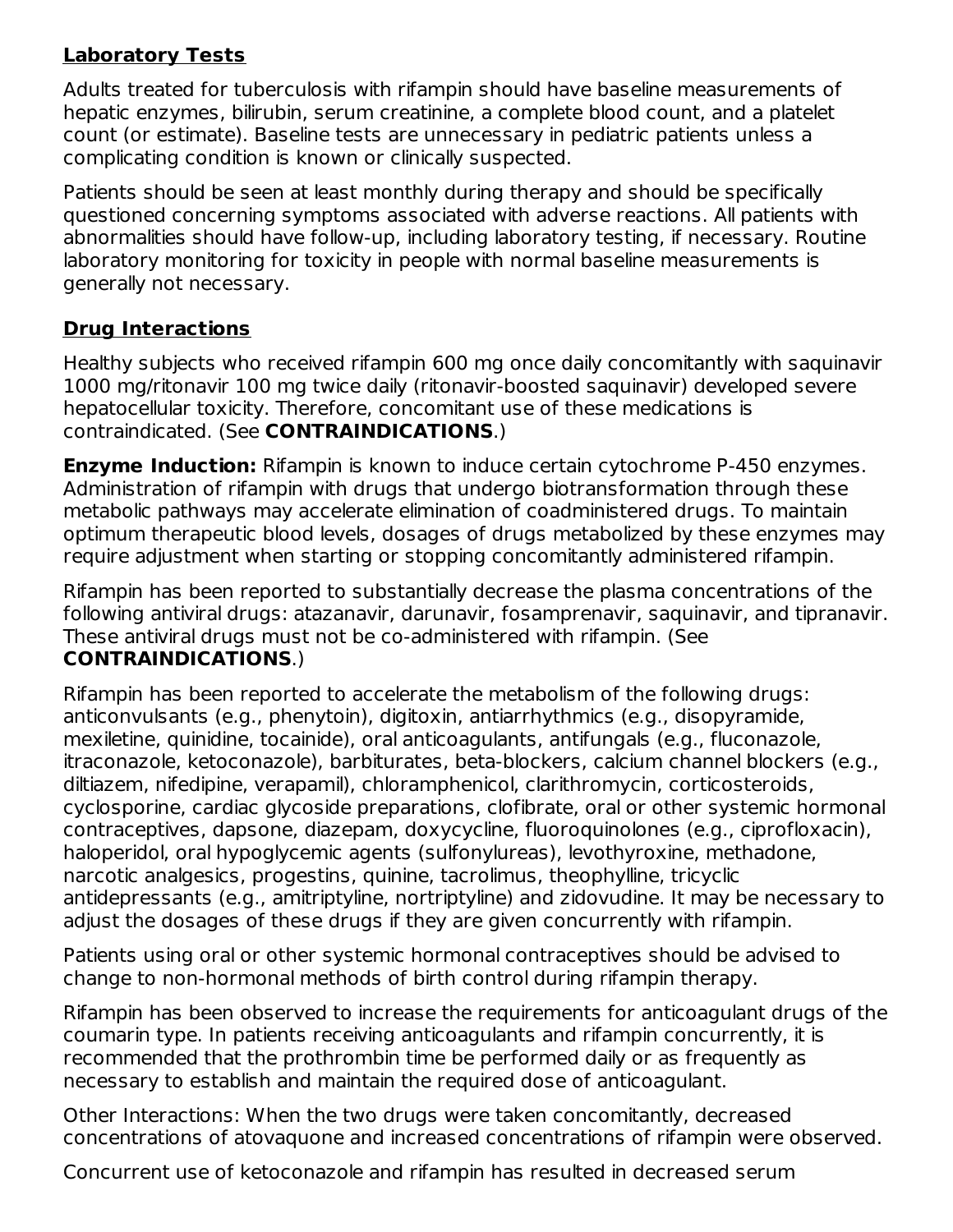concentrations of both drugs. Concurrent use of rifampin and enalapril has resulted in decreased concentrations of enalaprilat, the active metabolite of enalapril. Dosage adjustments should be made if indicated by the patient's clinical condition.

Concomitant antacid administration may reduce the absorption of rifampin. Daily doses of rifampin should be given at least 1 hour before the ingestion of antacids.

Probenecid and cotrimoxazole have been reported to increase the blood level of rifampin.

When rifampin is given concomitantly with either halothane or isoniazid, the potential for hepatotoxicity is increased. The concomitant use of rifampin and halothane should be avoided. Patients receiving both rifampin and isoniazid should be monitored close for hepatotoxicity.

Plasma concentrations of sulfapyridine may be reduced following the concomitant administration of sulfasalazine and rifampin. This finding may be the result of alteration in the colonic bacteria responsible for the reduction of sulfasalazine to sulfapyridine and mesalamine.

### **Drug/Laboratory Interactions**

Cross-reactivity and false-positive urine screening tests for opiates have been reported in patients receiving rifampin when using the KIMS (Kinetic Interaction of Microparticles in Solution) method (e.g., Abuscreen OnLine opiates assay; Roche Diagnostic Systems). Confirmatory tests, such as gas chromatography/mass spectrometry, will distinguish rifampin from opiates.

Therapeutic levels of rifampin have been shown to inhibit standard microbiological assays for serum folate and vitamin  $\mathsf{B}_{12}.$  Thus, alternate assay methods should be considered. Transient abnormalities in liver function tests (e.g., elevation in serum bilirubin, alkaline phosphatase, and serum transaminases) and reduced biliary excretion of contrast media used for visualization of the gallbladder have also been observed. Therefore, these tests should be performed before the morning dose of rifampin.

#### **Carcinogenesis, Mutagenesis, Impairment of Fertility**

A few cases of accelerated growth of lung carcinoma have been reported in man, but a causal relationship with the drug has not been established. Hepatomas were increased in female (C3Hf/DP) mice dosed for 60 weeks with rifampicin followed by an observation period of 46 weeks, at 20 to 120 mg/kg (equivalent to 0.1 to 0.5 times the maximum dosage used clinically, based on body surface area comparisons). There was no evidence of tumorigenicity in male C3Hf/DP mice or in similar studies in BALB/c mice, or in two year studies in Wistar rats.

There was no evidence of mutagenicity in both prokaryotic (Salmonella typhi, Escherichia coli) and eukaryotic (Saccharomyces cerevisiae) bacteria, Drosophila melanogaster, or ICR/Ha Swiss mice. An increase in chromatid breaks was noted when whole blood cell cultures were treated with rifampin. Increased frequency of chromosomal aberrations was observed in vitro in lymphocytes obtained from patients treated with combinations of rifampin, isoniazid, and pyrazinamide and combinations of streptomycin, rifampin, isoniazid, and pyrazinamide.

### **Pregnancy-Teratogenic Effects**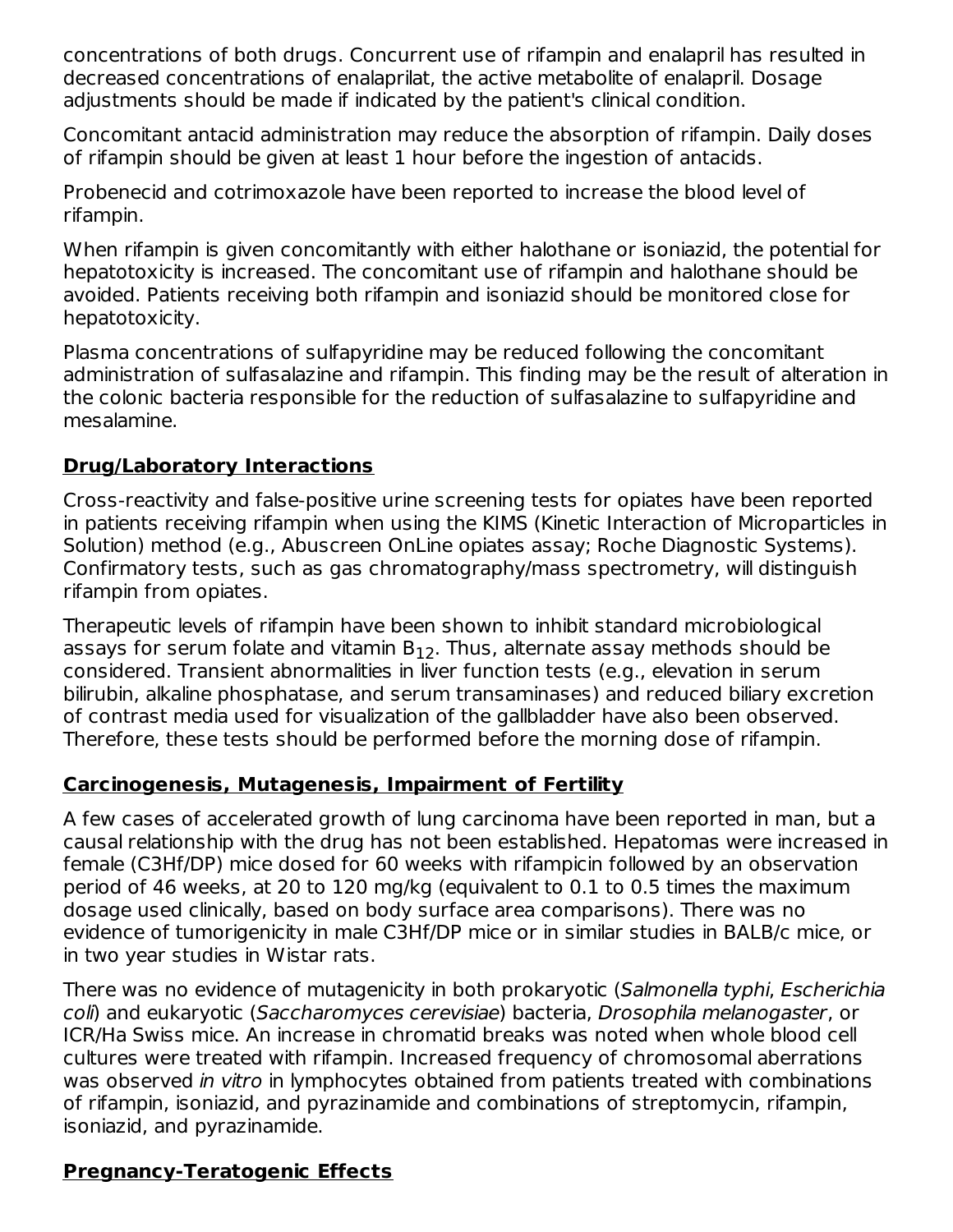Category C. Rifampin has been shown to be teratogenic in rodents. Congenital malformations, primarily spina bifida were increased in the offspring of pregnant rats given rifampin during organogenesis at oral doses of 150 to 250 mg/kg/day (about 1 to 2 times the maximum recommended human dose based on body surface area comparisons). Cleft palate was increased in a dose-dependent fashion in fetuses of pregnant mice treated at oral doses of 50 to 200 mg/kg (about 0.2 to 0.8 times the maximum recommended human dose based on body surface area comparisons). Imperfect osteogenesis and embryotoxicity were also reported in pregnant rabbits given rifampin at oral doses up to 200 mg/kg/day (about 3 times the maximum recommended human dose based on body surface area comparisons). There are no adequate and well-controlled studies of **rifampin** in pregnant women. Rifampin has been reported to cross the placental barrier and appear in cord blood. Rifampin should be used during pregnancy only if the potential benefit justifies the potential risk to the fetus.

### **Pregnancy-Non-Teratogenic Effects**

When administered during the last few weeks of pregnancy, rifampin can cause postnatal hemorrhages in the mother and infant for which treatment with vitamin K may be indicated.

## **Nursing Mothers**

Because of the potential for tumorigenicity shown for rifampin in animal studies, a decision should be made whether to discontinue nursing or discontinue the drug, taking into account the importance of the drug to the mother.

### **Pediatric Use**

#### See **CLINICAL PHARMACOLOGY–Pediatrics**; see also **DOSAGE AND ADMINISTRATION**.

### **Geriatric Use**

Clinical studies of rifampin did not include sufficient numbers of subjects aged 65 and over to determine whether they respond differently from younger subjects. Other reported clinical experience has not identified differences in responses between the elderly and younger patients. Caution should therefore be observed in using rifampin in elderly patients. (See **WARNINGS**).

## **ADVERSE REACTIONS**

### **Gastrointestinal**

Heartburn, epigastric distress, anorexia, nausea, vomiting, jaundice, flatulence, cramps, and diarrhea have been noted in some patients. Although Clostridium difficile has been shown in vitro to be sensitive to rifampin, pseudomembranous colitis has been reported with the use of rifampin (and other broad spectrum antibiotics). Therefore, it is important to consider this diagnosis in patients who develop diarrhea in association with antibiotic use. Tooth discoloration (which may be permanent) may occur.

### **Hepatic**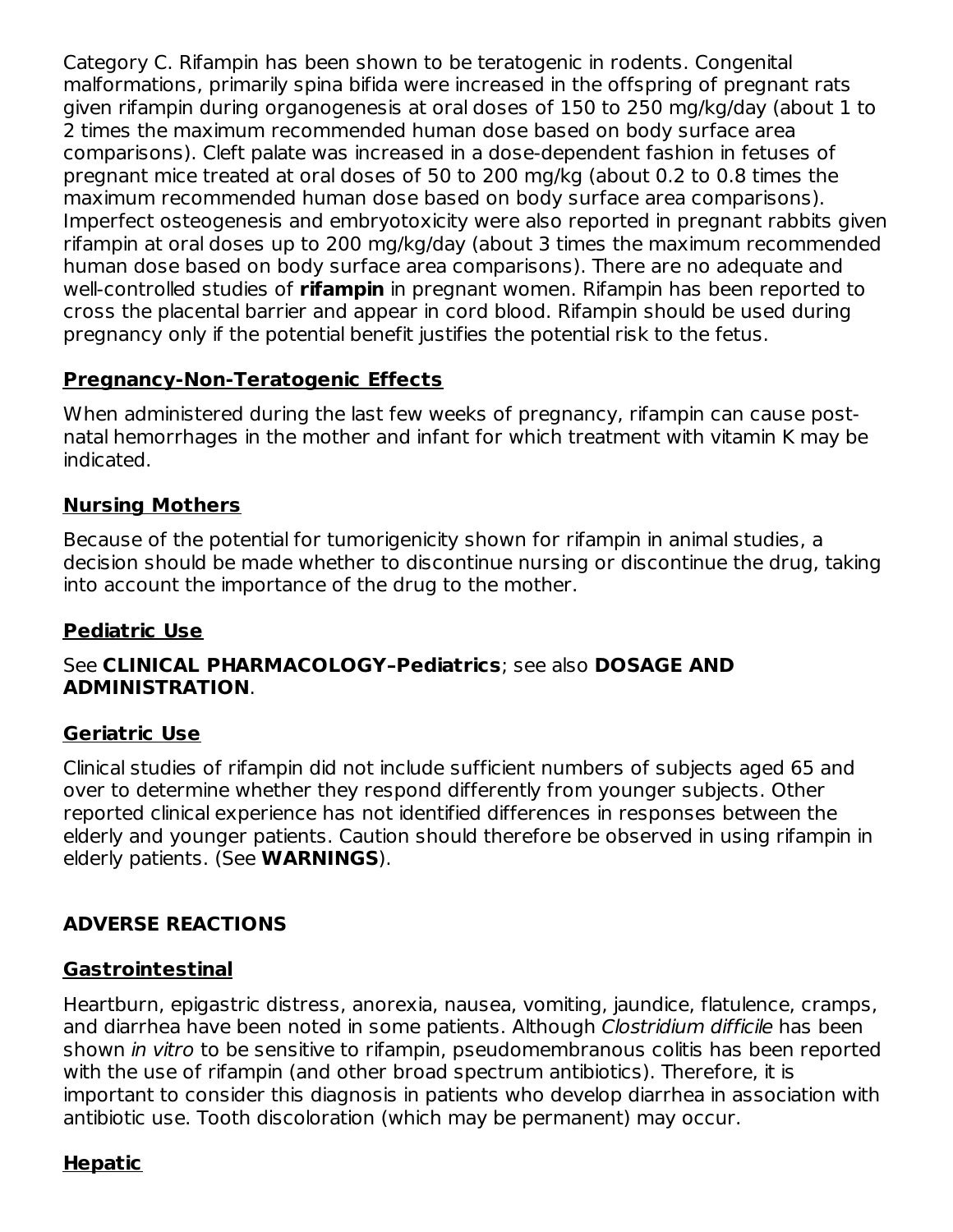Transient abnormalities in liver function tests (e.g., elevations in serum bilirubin, alkaline phosphatase, serum transaminases) have been observed. Rarely, hepatitis or a shocklike syndrome with hepatic involvement and abnormal liver function tests has been reported.

### **Hematologic**

Thrombocytopenia has occurred primarily with high dose intermittent therapy, but has also been noted after resumption of interrupted treatment. It rarely occurs during well supervised daily therapy. This effect is reversible if the drug is discontinued as soon as purpura occurs. Cerebral hemorrhage and fatalities have been reported when rifampin administration has been continued or resumed after the appearance of purpura.

Rare reports of disseminated intravascular coagulation have been observed.

Leukopenia, hemolytic anemia, and decreased hemoglobin have been observed.

Agranulocytosis has been reported very rarely.

## **Central Nervous System**

Headache, fever, drowsiness, fatigue, ataxia, dizziness, inability to concentrate, mental confusion, behavioral changes, muscular weakness, pains in extremities, and generalized numbness have been observed.

Psychoses have been rarely reported.

Rare reports of myopathy have also been observed.

## **Ocular**

Visual disturbances have been observed.

## **Endocrine**

Menstrual disturbances have been observed.

Rare reports of adrenal insufficiency in patients with compromised adrenal function have been observed.

## **Renal**

Elevations in BUN and serum uric acid have been reported. Rarely, hemolysis, hemoglobinuria, hematuria, interstitial nephritis, acute tubular necrosis, renal insufficiency, and acute renal failure have been noted. These are generally considered to be hypersensitivity reactions. They usually occur during intermittent therapy or when treatment is resumed following intentional or accidental interruption of a daily dosage regimen, and are reversible when rifampin is discontinued and appropriate therapy instituted.

## **Dermatologic**

Cutaneous reactions are mild and self-limiting and do not appear to be hypersensitivity reactions. Typically, they consist of flushing and itching with or without a rash. More serious cutaneous reactions which may be due to hypersensitivity occur but are uncommon.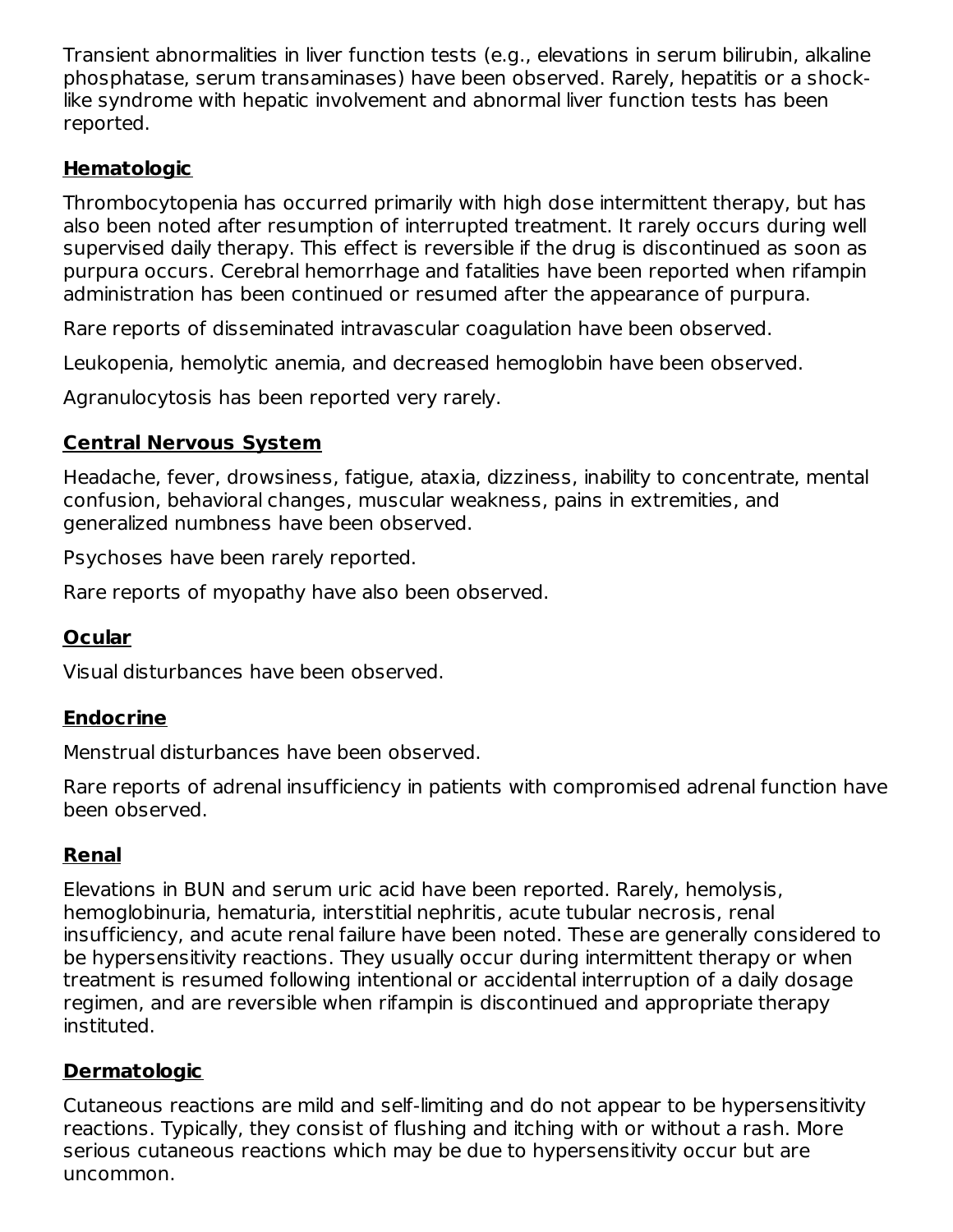### **Hypersensitivity Reactions**

Occasionally, pruritus, urticaria, rash, pemphigoid reaction, erythema multiforme including Stevens-Johnson Syndrome (see **WARNINGS**), toxic epidermal necrolysis, Drug Reaction with Eosinophilia and Systemic Symptoms syndrome, vasculitis, eosinophilia, sore mouth, sore tongue, and conjunctivitis have been observed.

Anaphylaxis has been reported rarely.

#### **Miscellaneous**

Edema of the face and extremities have been reported. Other reactions which have occurred with intermittent dosage regimens include "flu syndrome" (such as episodes of fever, chills, headache, dizziness, and bone pain), shortness of breath, wheezing, decrease in blood pressure and shock. The "flu syndrome" may also appear if rifampin is taken irregularly by the patient or if daily administration is resumed after a drug free interval.

#### **To report SUSPECTED ADVERSE REACTIONS, contact VersaPharm Incorporated at 1-877-254-4381, or the FDA at 1-800-FDA-1088 or www.fda.gov/medwatch.**

#### **OVERDOSAGE**

#### **Signs and Symptoms**

Nausea, vomiting, abdominal pain, pruritus, headache, and increasing lethargy will probably occur within a short time after ingestion; unconsciousness may occur when there is severe hepatic disease. Transient increases in liver enzymes and/or bilirubin may occur. Brownish-red or orange discoloration of the skin, urine, sweat, saliva, tears, and feces will occur, and its intensity is proportional to the amount ingested.

Liver enlargement, possibly with tenderness, can develop within a few hours after severe overdosage; bilirubin levels may increase and jaundice may develop rapidly. Hepatic involvement may be more marked in patients with prior impairment of hepatic function. Other physical findings remain essentially normal. A direct effect upon the hematopoietic system, electrolyte levels, or acid-base balance is unlikely.

Facial or periorbital edema has also been reported in pediatric patients. Hypotension, sinus tachycardia, ventricular arrhythmias, seizures and cardiac arrest were reported in some fatal cases.

#### **Acute Toxicity**

The minimum acute lethal or toxic dose is not well established. However, nonfatal acute overdoses in adults have been reported with doses ranging from 9 to 12 gm rifampin. Fatal acute overdoses in adults have been reported with doses ranging from 14 to 60 gm. Alcohol or a history of alcohol abuse was involved in some of the fatal and nonfatal reports. Nonfatal overdoses in pediatric patients ages 1 to 4 years old of 100 mg/kg for one to two doses has been reported.

#### **Treatment**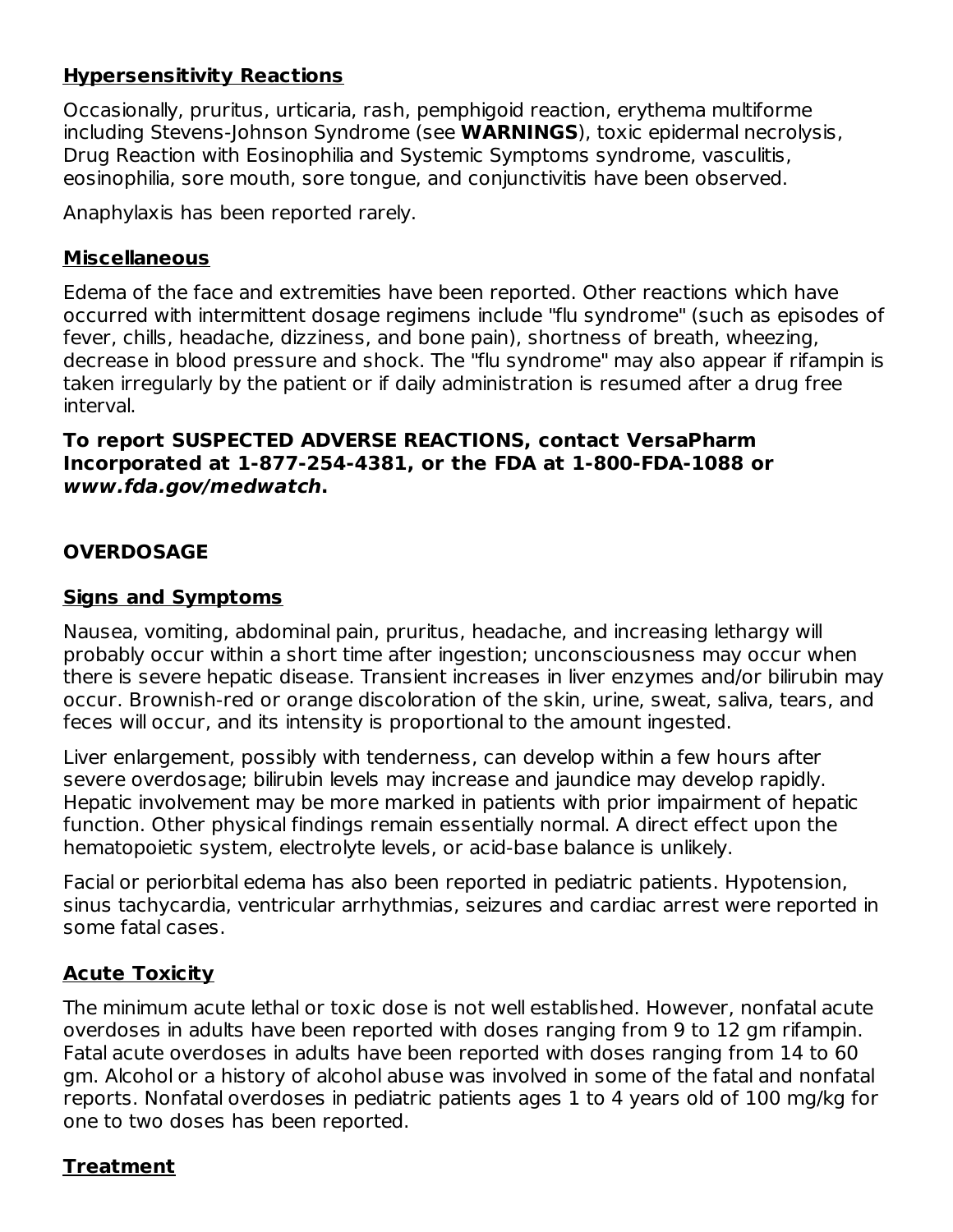Intensive support measures should be instituted and individual symptoms treated as they arise. The airway should be secured and adequate respiratory exchange established. Since nausea and vomiting are likely to be present, gastric lavage within the first 2 to 3 hours after ingestion is probably preferable to induction of emesis. Following evacuation of the gastric contents, the instillation of activated charcoal slurry into the stomach may help absorb any remaining drug from the gastrointestinal tract. Antiemetic medication may be required to control severe nausea and vomiting.

Active diuresis (with measured intake and output) will help promote excretion of the drug.

For severe cases, extracorporeal hemodialysis may be required. If this is not available, peritoneal dialysis can be used along with forced diuresis.

### **DOSAGE AND ADMINISTRATION**

Rifampin can be administered by the oral route (see **INDICATIONS AND USAGE**).

See **CLINICAL PHARMACOLOGY** for dosing information in patients with renal failure.

### **Tuberculosis**

Adults: 10 mg/kg, in a single daily administration, not to exceed 600 mg/day.

Pediatric Patients: 10-20 mg/kg, not to exceed 600 mg/day.

It is recommended that oral rifampin be administered once daily, either 1 hour before or 2 hours after a meal with a full glass of water.

Rifampin is indicated in the treatment of all forms of tuberculosis. A three-drug regimen consisting of rifampin, isoniazid, and pyrazinamide [e.g., RIFATER $^\circledR$ ] $^1$  is recommended in the initial phase of short-course therapy which is usually continued for 2 months. The Advisory Council for the Elimination of Tuberculosis, the American Thoracic Society, and the Centers for Disease Control and Prevention recommend that either streptomycin or ethambutol be added as a fourth drug in a regimen containing isoniazid (INH), rifampin and pyrazinamide for initial treatment of tuberculosis unless the likelihood of INH resistance is very low. The need for a fourth drug should be reassessed when the results of susceptibility testing are known. If community rates of INH resistance are currently less than 4%, an initial treatment regimen with less than four drugs may be considered.

Following the initial phase, treatment should be continued with rifampin and isoniazid [RIFAMATE ${}^{\circledR}$ ]<sup>2</sup> for at least 4 months. Treatment should be continued for longer if the patient is still sputum or culture positive, if resistant organisms are present, or if the patient is HIV positive.

#### **Meningococcal Carriers**

Adults: For adults, it is recommended that 600 mg rifampin be administered twice daily for two days.

Pediatric Patients: Pediatric patients 1 month of age or older: 10 mg/kg (not to exceed 600 mg per dose) every 12 hours for two days.

Pediatric patients under 1 month of age: 5 mg/kg every 12 hours for two days.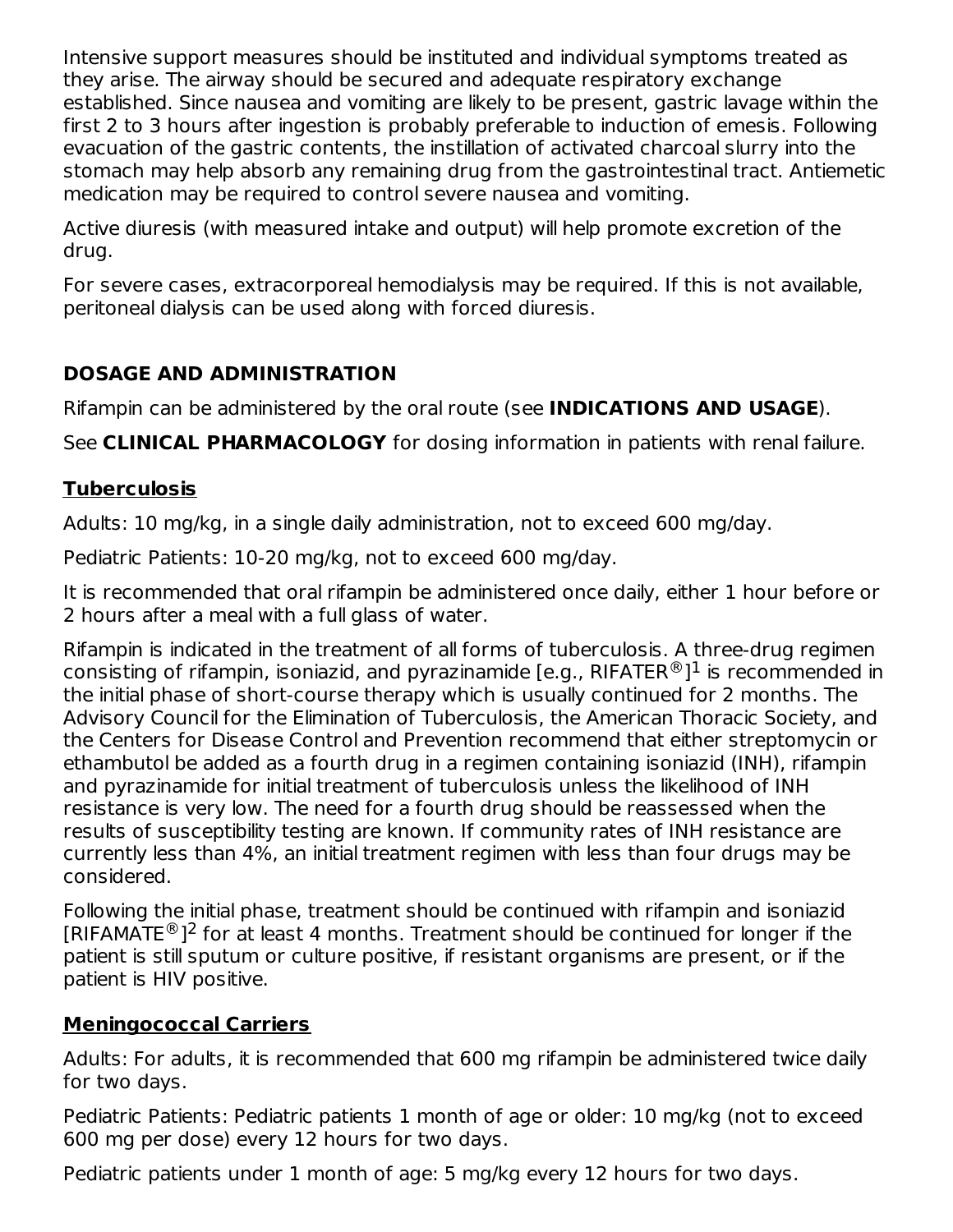### **Preparation of Extemporaneous Oral Suspension**

For pediatric and adult patients in whom capsule swallowing is difficult or where lower doses are needed, a liquid suspension may be prepared as follows:

Rifampin 1% w/v suspension (10 mg/mL) can be compounded using Simple Syrup (Syrup NF), Simple Syrup (Humco Laboratories), SyrPalta® Syrup (Emerson Laboratories), or Raspberry Syrup (Humco Laboratories).

- 1. Empty the contents of four Rifampin 300 mg capsules or eight Rifampin 150 mg capsules onto a piece of weighing paper.
- 2. If necessary, gently crush the capsule contents with a spatula to produce a fine powder.
- 3. Transfer the rifampin powder blend to a 4-ounce amber glass or plastic (high density polyethylene [HDPE], polypropylene, or polycarbonate) prescription bottle.
- 4. Rinse the paper and spatula with 20 mL of one of the above mentioned syrup, and add the rinse to the bottle. Shake vigorously.
- 5. Add 100 mL of syrup to the bottle and shake vigorously.

This compounding procedure results in a 1% w/v suspension containing 10 mg rifampin/mL. Stability studies indicate that the suspension is stable when stored at room temperature (25  $\pm$  3°C) or in a refrigerator (2-8°C) for four weeks. This extemporaneously prepared suspension must be shaken well prior to administration.

## **HOW SUPPLIED**

Product: 50090-0964

NDC: 50090-0964-0 30 CAPSULE in a BOTTLE

NDC: 50090-0964-3 60 CAPSULE in a BOTTLE

## **REFERENCES**

- 1. RIFATER<sup>®</sup> (rifampin, isoniazid, and pyrazinamide) is a registered trademark of Sanofi-Aventis U.S. LLC.
- 2. RIFAMATE<sup>®</sup> (rifampin and isoniazid) is a registered trademark of Sanofi-Aventis U.S. LLC.

Manufactured for:

**VersaPharm Inc. – an Akorn Company** Lake Forest, IL 60045

Manufactured by: **Patheon Pharmaceuticals Inc.** Cincinnati, OH 45237

Revised November 2018 70036445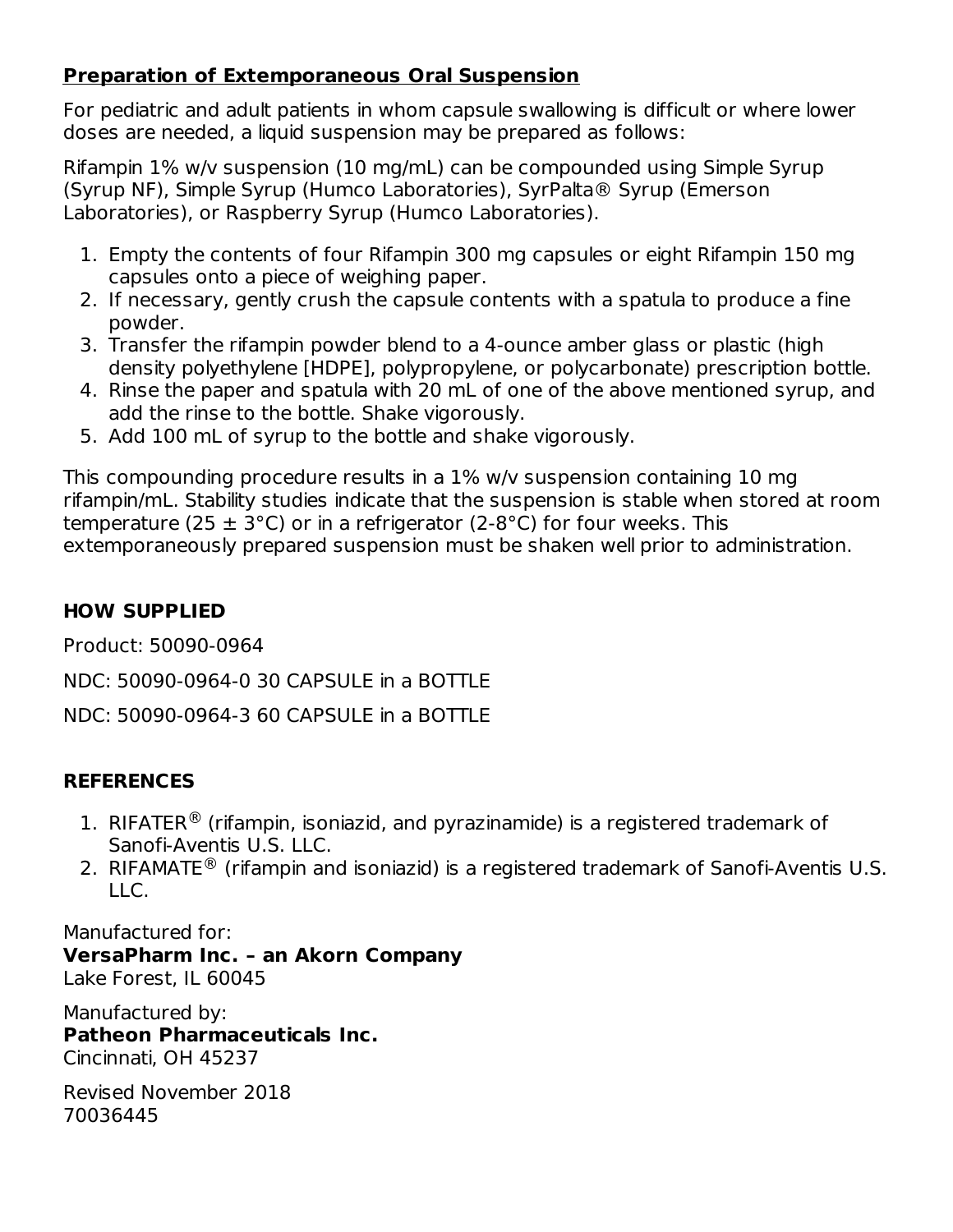## **Rifampin**

| NDC 50090-0964-3<br>Product No.<br>5770-3<br>L O.T<br>RIFAMPIN<br>300 MG                                                                                |
|---------------------------------------------------------------------------------------------------------------------------------------------------------|
| EACH CAPSULE CONTAINS:<br><b>RIFAMPIN 300 MG</b><br>STORE AT 68 TO 77 DEGREES F<br>STORE IN A DRY PLACE. AVOID<br><b>EXCESSIVE HEAT.</b><br>60 CAPSULES |
| 00350090096439<br><b>DISTRIBUTED BY:</b><br>A-S Medication Solutions<br>Libertyville, IL 60048<br>SOURCE NDC: 61748-018-30                              |

| <b>RIFAMPIN</b><br>rifampin capsule                       |                                          |                                                                   |                 |                          |                 |  |
|-----------------------------------------------------------|------------------------------------------|-------------------------------------------------------------------|-----------------|--------------------------|-----------------|--|
|                                                           |                                          |                                                                   |                 |                          |                 |  |
| <b>Product Information</b>                                |                                          |                                                                   |                 |                          |                 |  |
| <b>Product Type</b>                                       | <b>HUMAN PRESCRIPTION</b><br><b>DRUG</b> | <b>Item Code</b><br>NDC:50090-0964(NDC:61748-<br>(Source)<br>018) |                 |                          |                 |  |
| <b>Route of Administration</b>                            | ORAL                                     |                                                                   |                 |                          |                 |  |
|                                                           |                                          |                                                                   |                 |                          |                 |  |
|                                                           |                                          |                                                                   |                 |                          |                 |  |
| <b>Active Ingredient/Active Moiety</b>                    |                                          |                                                                   |                 |                          |                 |  |
|                                                           | <b>Ingredient Name</b>                   |                                                                   |                 | <b>Basis of Strength</b> | <b>Strength</b> |  |
| RIFAMPIN (UNII: VJT6J7R4TR) (RIFAMPIN - UNII: VJT6J7R4TR) |                                          |                                                                   | <b>RIFAMPIN</b> |                          | 300 mg          |  |
|                                                           |                                          |                                                                   |                 |                          |                 |  |
| <b>Inactive Ingredients</b>                               |                                          |                                                                   |                 |                          |                 |  |
|                                                           | <b>Ingredient Name</b>                   |                                                                   |                 |                          | <b>Strength</b> |  |
| LACTOSE MONOHYDRATE (UNII: EWQ57Q8I5X)                    |                                          |                                                                   |                 |                          |                 |  |
| SODIUM LAURYL SULFATE (UNII: 368GB5141J)                  |                                          |                                                                   |                 |                          |                 |  |
| TALC (UNII: 7SEV7J4R1U)                                   |                                          |                                                                   |                 |                          |                 |  |
| <b>SILICON DIOXIDE (UNII: ETJ7Z6XBU4)</b>                 |                                          |                                                                   |                 |                          |                 |  |
| MAGNESIUM STEARATE (UNII: 70097M6I30)                     |                                          |                                                                   |                 |                          |                 |  |
| AMMONIA (UNII: 5138Q19F1X)                                |                                          |                                                                   |                 |                          |                 |  |
| ISOPROPYL ALCOHOL (UNII: ND2M416302)                      |                                          |                                                                   |                 |                          |                 |  |
| <b>BUTYL ALCOHOL (UNII: 8PJ61P6TS3)</b>                   |                                          |                                                                   |                 |                          |                 |  |
| <b>SHELLAC (UNII: 46N107B710)</b>                         |                                          |                                                                   |                 |                          |                 |  |
| PROPYLENE GLYCOL (UNII: 6DC9Q167V3)                       |                                          |                                                                   |                 |                          |                 |  |
| <b>DIMETHICONE</b> (UNII: 92RU3N3Y1O)                     |                                          |                                                                   |                 |                          |                 |  |
| TITANIUM DIOXIDE (UNII: 15FIX9V2JP)                       |                                          |                                                                   |                 |                          |                 |  |
| <b>STARCH, CORN (UNII: O8232NY3SJ)</b>                    |                                          |                                                                   |                 |                          |                 |  |
| FD&C BLUE NO. 1 (UNII: H3R47K3TBD)                        |                                          |                                                                   |                 |                          |                 |  |
| FD&C RED NO. 40 (UNII: WZB9127XOA)                        |                                          |                                                                   |                 |                          |                 |  |